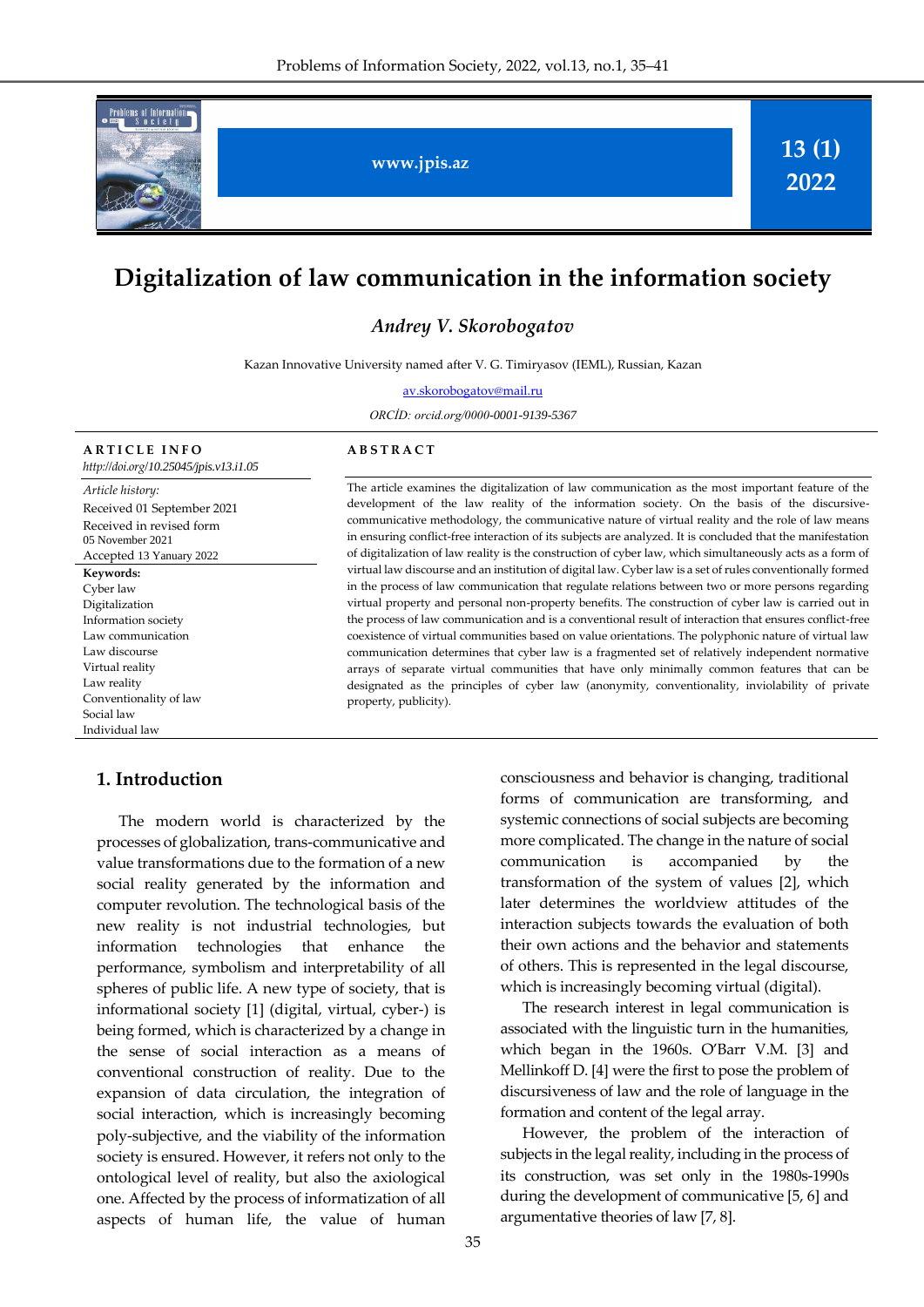In Russia, the problem of discursiveness of law and legal communication was addressed only in the 2000s. [9-15]. Following the analysis of the role of language in legal reality, Russian scientists concluded that it is communicative and may affect the consciousness and behavior of the subject of law through language. Collection of articles by Russian and foreign authors The Pragmatic Turn in Law: Inference and Interpretation in Legal Discourse [16], which analyzes the interpretative possibilities of legal discourse and outlines its decisive role in the development and functioning of legal reality, is a peculiar result of discursive reflection.

However, these studies mainly deal with the legal communication in the social space, with an emphasis on ontological aspects. This does not take into account the digitalization and virtualization of legal communication, the strengthening of the simulativity and conventionality of legal reality, and the need to shift research interest to axiological problems. Only recent studies are devoted to certain aspects of social communication in the virtual space, affecting legal problems as well [17].

The goal of this article is to explore the features of legal communication in the virtual space in the context of the information society development.

The methodological basis of the study is the postclassical paradigm, focused on the interdisciplinary philosophical and legal exploration of legal phenomena in a broad historical and sociocultural context, primarily the discursive and communicative theory offered by Habermas J. [18], which considers the legal phenomena through the prism of their interpretation, which is represented in legal texts and behavior of the subjects of legal communication. Adaptation of these ideas to the Russian legal reality in implemented in the works by Polyakov A.V. [19] and Chestnov I.L. [20]. These methodological guidelines determined the development of a comprehensive discourse-legal analysis [21], which studies the principles, foundations and patterns of legal activity based on the study of verbal and non-verbal means of legal communication not only in social environment, but also in virtual space.

# **2. Virtual reality in the communicative context**

The most important manifestation of the information society is the emergence of virtual reality (virtual space, cyberspace). This is mediated by the strengthening of the role of social networks and other means of virtual interaction in social communication [22].

In virtual reality, a fundamentally different person is formed, whose social and legal needs are divided into socially mediated and individually mediated. In the first case, the individual acts as a member of a certain community (society, social group) and demonstrates the legal behavior necessary for social identification [25]. In the second case, the legal behavior of a person is determined exclusively by subjective aspirations and aimed at the realization of individual interests, often socially neutral or even asocial interests. Moreover, new values may arise, the content of which is determined mainly by the horizontal orientation of virtual legal communication. Unlike the social system of legal values, individual values are more subjective and interpretive, mediated by individual legal experience and situational vision (interpretation) of a communicative act. The boundaries of virtual and real world are becoming blur, as a result of which the familiar and traditional aspects of human essence shift into the digitalization plane.

Realizing individually mediated needs in the process of virtual legal communication, a person acts as the creator of a new reality (cybernetic), which for him/her is increasingly becoming primary in relation to the physical world considered only as one of the possible and/or constructed worlds. Informational publicity, a person's will to reveal himself/herself in the external environment as much as possible [26] play an important role in this. However, it does not refer to the transmission of one's real "I", but only to the transmission of one's avatar (visual image), whose behavior is mediated by the conditions of virtual reality rather than the social one. Moreover, the legal burden of an avatar can be determined both by the involvement of an individual in legal communication in the virtual space (especially in online games) [27], and by exclusively representative strategies [28] based on the individual right of a particular person.

If an individual right in the real world is "a set of rules and guidelines for performing certain actions beneficial and pleasing to an individual and not contradicting the social law of the group with which he identifies himself" [29], then, in the virtual space, it can act as a situationally determined human reaction to the satisfaction of individual needs, value-wise not necessarily associated with real and nominal communities with which the individual identifies himself.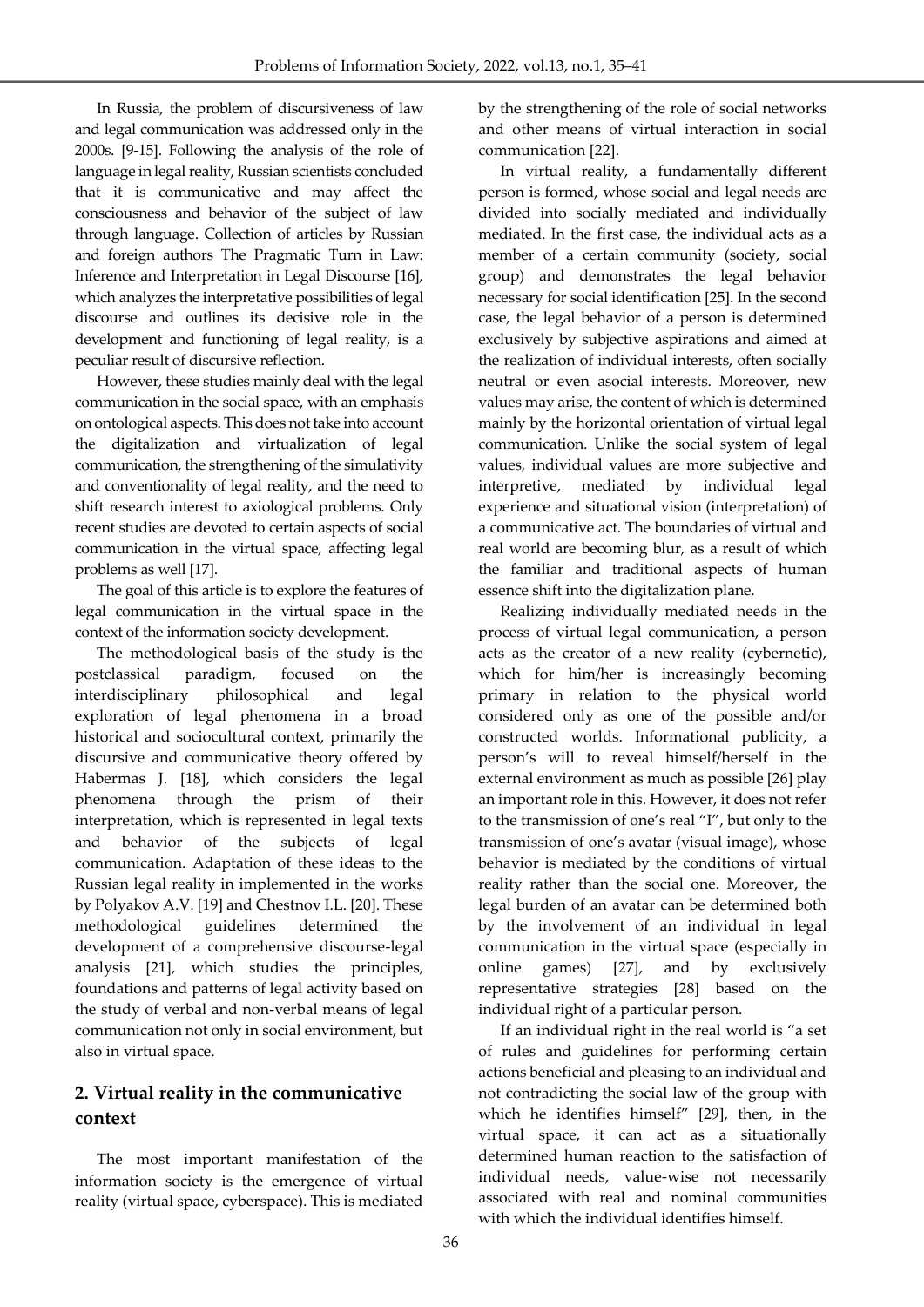The sociocultural realities of the virtual space are ambivalent and contain existential uncertainty, giving rise to the lack of value orientations and weakening the social orientation of a person, including setting up the need to achieve conventional consent in virtual legal interaction. The absence of strictly defined axiological markers in the virtual space determines the fact that the reflection of a particular communicative act can be implemented by an individual plurally, without taking into account potential legal sanctions.

To a large extent, the content of an individual right depends on a person's value attitudes to participate in legal communication, as well as on his choice of a certain social role. However, unlike such actions in the social space, the choice of a virtual model of behavior is more situational and often determined not only by a person's value attitudes, but also by his involvement in social communication in the virtual space.

In this case, it refers to the possibility of simultaneous participation of an individual in various communicative acts, each of which requires the choice of its own model and strategy of behavior. The polymodality of virtual legal communication gives rise to a fundamentally different attitude of a person to the content and consequences of his behavior. The actions effective in one communicative act may have the opposite effect in another. Deviant behavior in the conditions of one value-normative space can be an innovation or even the norm in another.

Furthermore, this choice is influenced by the technical capabilities of a person. Therefore, the passion for new gadgets can be considered not only as a tribute to fashion, but also as a condition for maintaining one's position (or even raising one's status) in the virtual legal space. The presence of technical capabilities particularly affects the choice of a social role and a model of legal behavior in multiplayer online games enabling a person to construct his image without taking into account cultural and existential experience, guided solely by situational needs [30]. However, such an approach to legal communication has far-reaching consequences, since it provides a person confidence that the satisfaction of individual needs, based on individual law without regard to their legal consequences, is an acceptable (and often necessary) option for legal behavior. In terms of legal interaction in social reality, such attitudes of the subject determine the initially conflicting nature of legal communication and give rise not only to cognitive dissonance, but also to frustration,

the way out of which is possible only when a conventional agreement is reached between all participants in the communicative act.

The more a person is involved and/or valueoriented in social interaction in the virtual space, the more his individual right is determined by social norms, although adapted to meet individual needs in the course of reflection. In this situation, the individual strives for the most successful integration into society (not only a virtual, but also a real community) by systematically managing the impression of others about himself [31], constructing an avatar best corresponding not only to the "I" of a person, but also to the value orientations of the community, with which he identifies himself. This allows not only to simplify identification and legal behavior in the virtual space, but also facilitates the legal socialization of a person in the real world.

In the opposite situation, a person is focused mainly on the representation of his image (both verbally and visually) [32], and for him, the positive representation of the avatar and/or his involvement in legal communication does not have a value. The instability of his position in the structure of society felt by the individual leads to avoiding the social ties, moving away or quitting from society. Thus, a person becomes a selfdetermined subject, whose value orientations are not mediated by the value orientations of any community. The direct connection of a person with a source of information in the process of legal communication in the virtual space enhances the process of personalization, in which the individual becomes less and less dependent on the generally accepted analysis and interpretation of the legal text. Meanwhile, a person simultaneously acts as a subject of constructing a new reality (individually or communicatively as a part of community) and an object. In the latter case, the individual performs self-construction, seeking to create not just a visual image and identify himself with a certain community, but also to represent his poly-identical "I" [33]. J. Habermas mentions "A person's perception of himself depends not only on how he describes himself, but also on the patterns that he follows. The self-identity of "I" is determined simultaneously by how people see themselves and how they would like to see themselves, how they find themselves in reality and according to what ideals they try to design themselves and their lives" [34]. In this case, the visualization of the representation is enhanced [35].

The desire to transfer this largely visual image from virtual reality to physical one, which is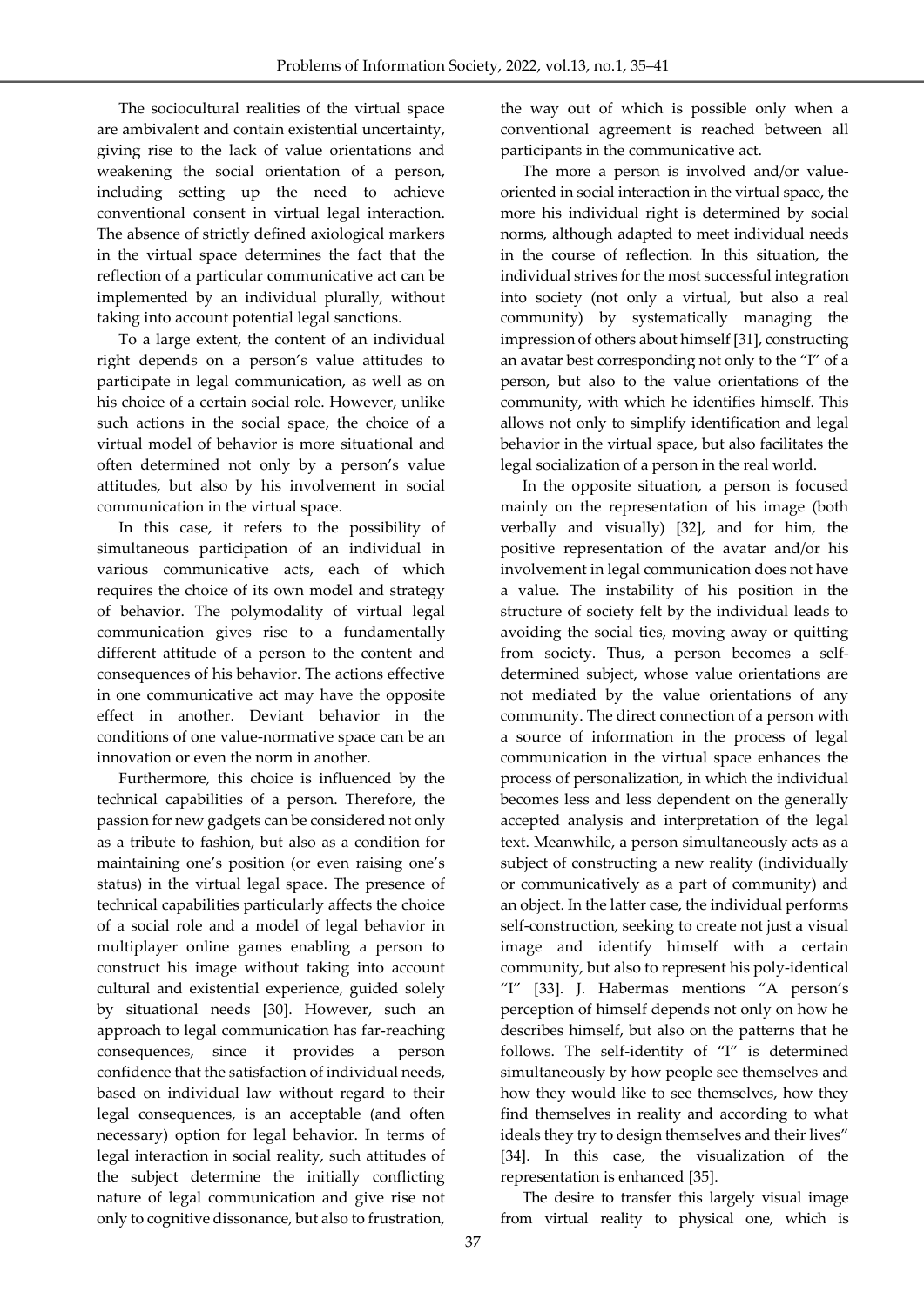characteristic of modern TikTokers, indicates that even in the context of predominantly representative strategies, legal communication is conventional [36]. It refers to using the comments not only to discuss the image, but also to develop a conventional value attitude towards it. However, in reality, conventionality is achieved here vertically rather than horizontally (intersubjectively). On the one hand, the popularity of the TikToker image ensures its predominant perception as an addressee of legal communication. On the other hand, the use of chatbots or other technical forms of shaping value position of a TikToker allows him to strengthen the addressing of his role. Due to this, the constructed image of a TikToker's behavior becomes not just an object of imitation, but acquires the features of social law.

Despite the apparent expansion of the communicative field, virtual reality is only a simulacrum, i.e., a symbolic reality characterized by fragmentation (mosaic) and consisting of only individual moments of the subject's life. Since an individual can simultaneously act in different images in the virtual space, these separate fragments of the subject's life, including those of a legal nature (both in the legal and social aspects), are not always possible to integrate. Although it does not refer to complete retreat into the "matrix", the virtual reality is acquiring axiological articulation.

A person of the information society is immersed in the virtual reality of simulations and increasingly perceives the world as a game environment, realizing its conventionality, controllability of its parameters and the possibility of getting out of it. Although the term "Homo ludens" (a playing person) [37] introduced by J. Huizinga seems excessive in this case; the gaming nature of the attitude to the world and one's behavior not only in the virtual, but also in the social space is often decisive when choosing behavior in this or another situation [38].

A feature of virtual legal communication is its superficial nature, due not only to the lack of real interaction, but also to ever-expanding opportunities for obtaining information, and to electronic means. Moreover, the availability of information becomes more important for a person, rather than its representation. Providing the availability of diverse information, communicative competence acquires a formal character. The choice of information, and even its transformation into behavioral regulations, is increasingly situational. Human behavior becomes fractal, i.e., in different situations, the individual responds to the same fact

not only differently, but also with different values.

# **3. Cyber-law as a regulator of virtual relations**

Having created a virtual space as a new communicative environment, where computers (or other electronic communication devices) are the main communication tool, a person seeks to simultaneously form appropriate norms of behavior, which are not just an adaptation or transfer of positive law, but represents a fundamentally new set of rules focused on regulating relations exclusively in the virtual space. In this case, it refers to the regulation of communicative relations, the subject of which is only a person. Relations with the participation of chatbots or other forms of artificial intelligence are largely regulated by technical tools, although with the human participation, such acts can be considered as a specific form of communication [39] (including legal), which is one-sided.

Virtual reality as a space of legal communication stimulates fundamentally new social relations, which are not just a continuation of relations existing in the real world, but also represent the new communication capabilities of the Internet. An analysis of the essence and content of these relationships motivates the need to identify an independent form of legal relations, i.e., virtual legal relations, which refer to relations in the virtual space, the participants of which are bearers of subjective rights and obligations on the Internet.

The spatial, temporal and subjective uncertainty of virtual legal relations does not allow them to be regulated by the norms of positive law, which has a strictly defined addressee and regulation subject. This determines the need for the formation of a fundamentally new legal array, which can be called "cyber-law" and its definition cannot be approached through traditional positivist criteria for the law system.

Cyber-law is viewed here as a set of rules governing the relations of two or more persons regarding property and personal non-property benefits, which are generated by the circumstances of the emergence and existence in the virtual space as a result of communication and data exchange in electronic digital form. Cyber-law can be viewed as an institution of digital law. If the latter synthesizes the rules governing the legal communication of subjects regarding the use of virtual space, both, in fact, on the Internet and in social reality [40], then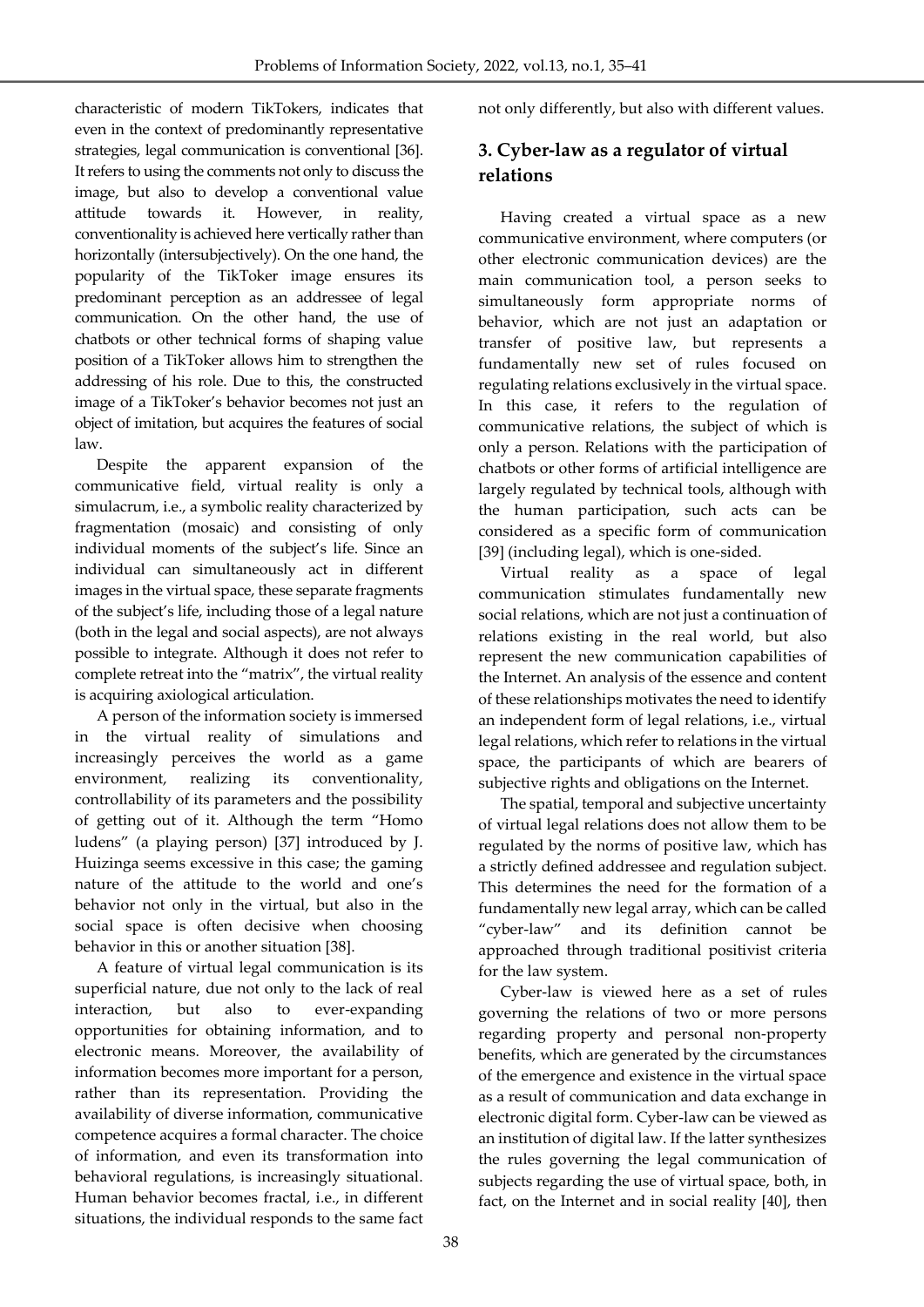the former covers only the rules of virtual legal communication.

The subject of cyber-law regulation may include any phenomena influenced by the subjects in the virtual space. Depending on the nature and types of relations in the virtual space, the subject of cyberlaw may include: the behavior of different subjects, various kinds of information services and their results, products of spiritual creativity, including works of literature, art, music, etc., securities, contracts, official documents, honor, dignity, human security, things, objects and other values. The criterion for attributing one or another subject to the jurisdiction of cyber-law is determined not by the content of the subject, but by its functioning in virtual reality.

The expansion of the virtual space and the emergence of augmented reality technologies potentially suggest that potentially cyberlaw will not be limited to relations only on the Internet, but will also spread to associated relations intersecting with virtual ones in some way.

Cyber-law acts as one of the forms of social law representing a set of legal values and rules of behavior shaped in a particular community (society, real and nominal group) and aimed at maintaining conflict-free coexistence within the community [41]. Unlike other forms of social law, cyber law is global, not limited territorially and temporally. The main criteria for its action are its recognition as a subject and the readiness of a person not only to accept, but also to obey to it. The personalized nature of the operation of cyber-law brings it closer to religious law, albeit with a significant weakening of the institutionalized forms of application. Due to the global nature of cyberlaw and the conventionality of its formation, its principles are universal, although their action is not objective, but subjective, i.e., the legal behavior of an individual based on the principles of cyberlaw, depends, first of all, on the readiness and desire to comply with them, and not only on formal membership in a particular community.

Cyber-law is a specific form of informal (social) legal system, which is fragmented and represents an unarranged set of rules functioning in separate virtual communities, fixing the norms and value orientations of real and nominal communities. The poly-identity and fragmentation of legal communication in the virtual space do not enable the cyber-law to be viewed as a single system of rules of behavior. It refers to a set of relatively independent normative systems, each of which applies only to a certain community. However, there are a number of universal legal values and rules acting as a kind of convention of intergroup communication in virtual reality.

The following principles of cyber-law determining the features of legal communication in the virtual space can be formulated: the principles of anonymity, conventionality, inviolability of private property, publicity.

*The principle of anonymity* [42] is associated with a person's right to autonomy and freedom of his private life, as well as the right to be protected from intrusion by other people, including representatives of public authorities. The publicity of information that an individual brings to other persons in the communication process is determined by the person's will and the goal he pursues. In this case, information acts as a tool to achieve the goal, even if it is not clearly articulated by the subject. It is the implementation of the anonymity principle that considers the cyberlaw not only in an objective, but also in a subjective sense, as a set of human rights formed and implemented in the process of virtual legal communication [43].

*The principle of conventionality* provides for the need to construct value-determined norms that determine the rights and obligations of the subjects of legal communication in relation to each other and other subjects and the readiness of a person to follow these norms, his socially responsible attitude to other people's rights and own duties [44]. The rules of behavior of the Internet community comprise the conventional result of legal communication and are aimed at maintaining conflict-free coexistence, development and functioning of the community. In this case, it refers both intra-group communication and inter-group communication. In the latter case, behavior rules are constructed claiming to be global and universal, but not denying or even conflicting with group norms.

*The principle of inviolability* of private property focuses not only on non-use of virtual communication tools to encroach on property in the real world, but also on non-abuse of both virtual property (for example, in online games) and blockchain technologies (for example, in relation to cryptocurrency). This implies not only the application of the legal regulation mechanism formed within the framework of positive law, but also the construction of fundamentally new rules that meet the needs of interaction exclusively in virtual reality.

*The principle of publicity* as the most important principle of the information society not only defines a person's right to possess information (including access to information technology and the Internet),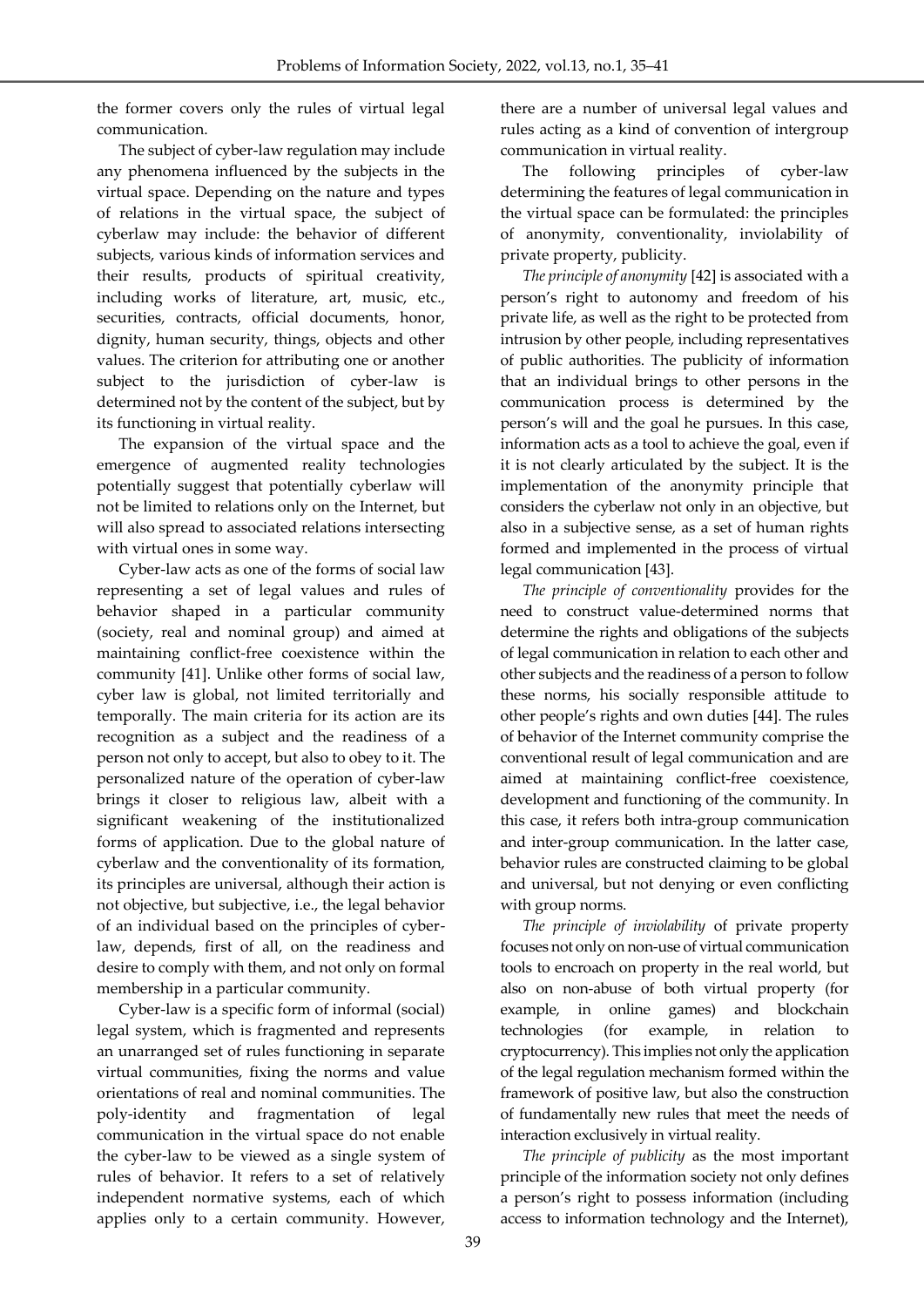but also suggests that a person should not limit other persons in communication within the limits and possibilities determined by technical means and the values of cyber-law and/or the community with which the individual identifies himself. The increasing importance of virtual communication and the ever-increasing transformation of virtual reality into a primary one in relation to the social world are accompanied by the boundary blurring between private and public [45]. The representation of the private in the process of legal communication is increasingly transforming it into the public.

Based on this, cyber-law can be represented as a complex social system, the elements of which are interrelated in terms of the subject rather than the regulation subject. Simultaneously, the subject composition of cyber-law is determined exclusively subjectively, due to the selfidentification of an individual at a particular moment, and may change under the influence of situational factors of a technical and/or sociocultural nature.

Cyber-law forms conventionally. In the process of legal communication, virtual communities construct the interaction rules ensuring the conflictfree existence, development and functioning of this community. However, it does not refer to the material nature of design, but the procedural one. In the process of legal communication, the behavior chosen not only situationally, but also value-wise, allows to overcome or prevent a conflict situation. It is the value orientation of such rule considered as a norm, the effect of which applies to all members of this group (subjects who identify themselves as members of this virtual community).

### **4. Conclusion**

Thus, a feature of modern legal and social reality is becoming increasingly digitalization accompanied by the creation of a new form of legal discourse, which can be called "virtual legal discourse". The specificity of this form of discourse is mediated by its virtuality manifested in the conventionality of construction of both individual legal texts and discourse as a whole. Acting as the result of legal communication, virtual legal discourse significantly affects the consciousness and behavior of a person, although a person's participation in this process is largely determined by his value orientations and the representative strategies used. The most important manifestation of this discourse is cyber-law, which acts as an institution of digital law and is a set of rules

conventionally formed in the process of legal communication regulating the relationship of two or more persons regarding the virtual property and personal non-property benefits. The objective of cyber-law is to ensure the conflict-free coexistence, development and functioning of virtual communities. The versatility of virtual legal communication determines the cyber-law as a fragmented set of rules of individual communities with only minimal features in common designated as the principles of cyber-law (anonymity, conventionality, inviolability of private property, publicity).

## **References**

- 1. Poster, M. (1990). The Mode of Information: Poststructuralism and Social Context. Cambridge, Polity Press.
- 2. Danilyan, O.G., Beak, O.P. (2020) Transformations of values in the information society: multidimensionality and diversity. Bulletin of the Yaroslav the Wise National Law University. Philosophy, philosophy of law, political science, sociology series (in Ukrainian) 3 (46), 29-30. [https://doi.org/1](https://doi.org/10.5815/ijisa.2017.12.08/)0.21564/2075-7190.46.213224
- 3. O'Barr W.M. (1982). Linguistic evidence: Language, Power and Strategy in the Courtroom (Studies on Law and Social Control) NY, Academic.
- 4. Mellinkoff, D. (1963). The Language of the Law. Boston, Little, Brown and Co.
- 5. Habermas, Jű. (1984). The theory of communicative action. Boston, Beacon Press, Vol. 1-2.
- 6. Van Hoecke, M. (2002). Law as Communication. Oxford, Hart Publishing.
- 7. Alexy, R. (1994) Begriff und Geltung des Rechts. 2th Aufl. Freiburg (i.B.)/München, Karl Alber.
- 8. Perelman, Ch. (2012). Ethique et Droit. Bruxelles, Editions de l'Université de Bruxelles.
- 9. Dubrovskaya, T.V. (2017). Metapragmatics of Administering Justice in Russian and English Judicial Discourse. Russian Journal of Linguistics, 1(21), 73-90.

<https://doi.org/10.22363/2312-9182-2017-21-1-73-90>

- 10. Konovalova, M.V. (2014). Evocative category of coherence as an example of legal discourse: monograph. Chelyabinsk, Encyclopedia (in Russian)
- 11. Krapivkina, O.A. (2016). Judicial Dissents: Legal and Linguistic Aspects. Journal of Siberian Federal University. Humanities and Social Sciences, 9(10), 2449-2459. <https://doi.org/10.17516/1997-1370-2016-9-10-2449-2459>
- 12. Palashevskaya, I.V., Leontiev, V.V., Kurchenkova, E.A., Stepanova, E.D., Bulanov, D.S. (2017) Correlations of Status Positions of Courtroom Discourse Participants. Xlinguae, 3(10), 45-56.

<https://doi.org/10.18355/XL.2017.10.03.04>

- 13. Antonov, M., Polyakov, A., Chestnov, I. (2014). Communicative Approach and Legal Theory. Rechtstheorie, 45(1), 1-18. <https://doi.org/10.3790/rth.45.1.1>
- 14. Khramtsova, N.G. (2012). Discourse-legal analysis: from theory to application practice. Monograph. Kurgan, publishing house of the Kurgan State University (in Russian).
- 15. Chestnov, I.L., Samokhina, E.G. (2020). The Principle of Relativityin the Post-Classical Theory of Law. Journal of Siberian Federal University. Humanities and Social